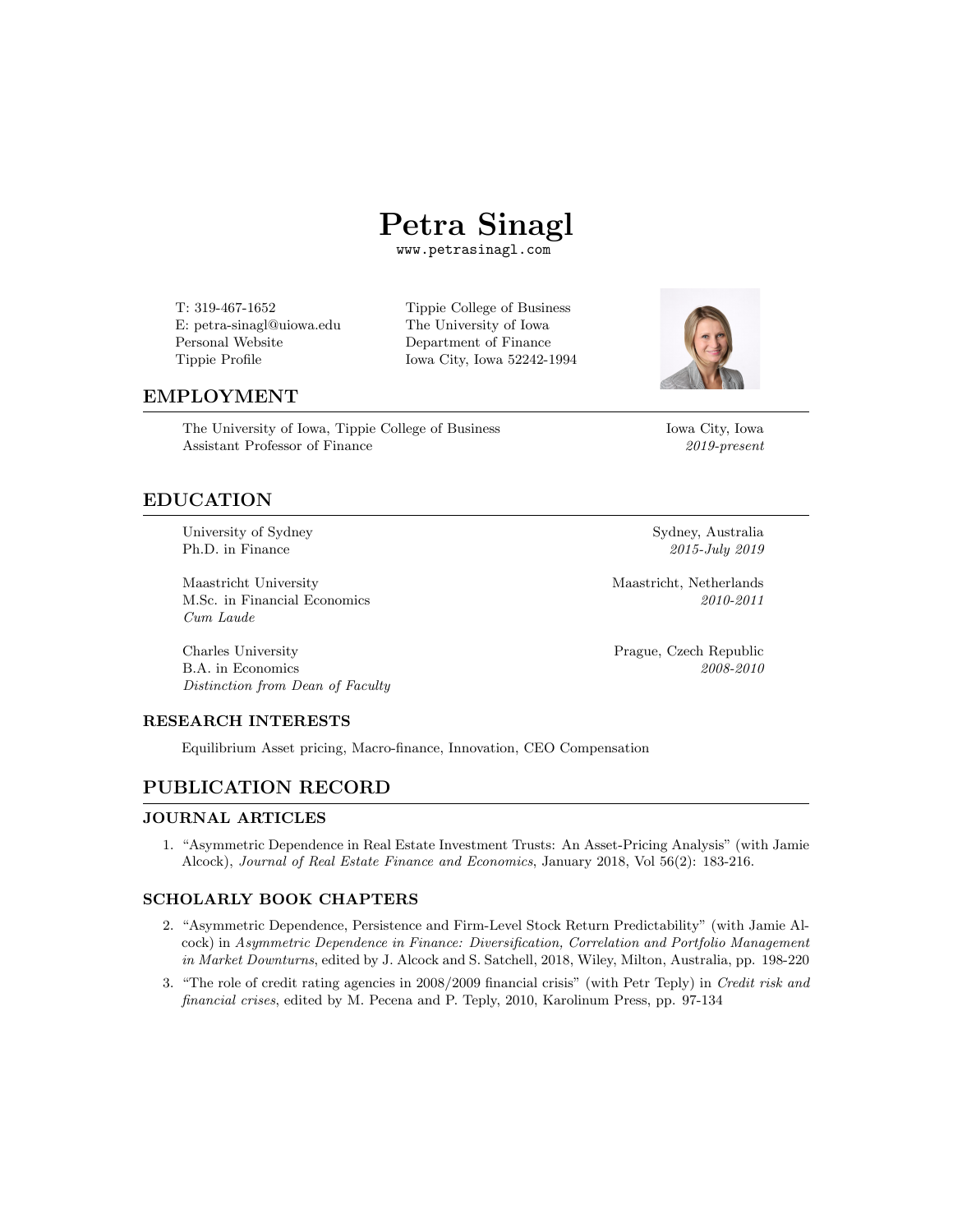## WORKING PAPERS

- 4. "Preference Shocks and [Contemporaneous](https://papers.ssrn.com/sol3/papers.cfm?abstract_id=3556534) Cash-flow Risk"
- 5. "When does Cash-flow Risk Matter to Investors? Evidence from the COVID-19 [Pandemic"](https://papers.ssrn.com/sol3/papers.cfm?abstract_id=3566511)
- 6. "Managerial Incentives to Innovate During Crises: The [Schumpeterian](https://papers.ssrn.com/sol3/papers.cfm?abstract_id=3761498) View" (with Jiawei (Brooke) Wang)
- 7. "The [Idiosyncratic](https://papers.ssrn.com/sol3/papers.cfm?abstract_id=3568496) Volatility Puzzle with Learning and Asymmetric Signal Precision" (with Xuhui (Nick) Pan and Raj Parajuli)
- 8. "The Price of Asymmetric Dependence: [International](https://papers.ssrn.com/sol3/papers.cfm?abstract_id=3568496) Evidence" (with Jamie Alcock)

## WORK IN PROGRESS

- 9. "The Investment CAPM with Learning" (with Kewei Hou, Xuhui (Nick) Pan and Raj Parajuli)
- 10. "Pay for Diversity in Innovative and Non-innovative Firms" (with Jiawei (Brooke) Wang)
- 11. "Shocks and Equity Yields" (with Martijn Boons and Andrea Tamoni)
- 12. "This Time It is Really Different: Modeling the Dynamics of Crises" (with Philipp Illeditsch and Christian Larsen-Heyerdahl)

### SEMINAR AND CONFERENCE PRESENTATIONS

#### Invited Seminars

- 2020: Manhattan College, University of Iowa
- 2019: University of Iowa, Aarhus University, Vrije Universiteit Amsterdam, Nova University in Lisbon, Melbourne University, Monash University, Queensland University of Technology
- 2018: KAIST College of Business in Daejon, University of Sydney, Macquarie University, University of Technology Sydney, University of Queensland
- 2017: Australian National University

#### Conference Presentations

- 2020: MFA Annual Conference in Chicago, EFA Annual Meeting in Boston (canceled), Silicon Prairie Finance Conference
- 2018: 31st Australasian Finance and Banking Conference (Sydney), Oxford Finance Job Market Workshop, Saïd Business School, EFMA Doctoral Seminar and EFMA Annual Meeting (Milan), FMA Europe Annual Meeting (Kristiansand)
- 2017: 30th Australasian Finance and Banking Conference (Sydney), FIRN Annual Conference (Uluru), FMA Annual Meeting (Boston), The 10th The International Accounting & Finance Doctoral Symposium (Warsaw), Fordham Global PhD Colloquium (New York)
- 2016: 29th Australasian Finance and Banking Conference (Sydney), EFMA Doctoral Seminar and EFMA Annual Meeting (Basel), European Real Estate Society 23rd Annual Conference\* (Regensburg), 5th Auckland Finance Meeting\* (Auckland), 28th Australasian Finance and Banking Conference 2015 (Sydney)
- \* Presented by co-author.